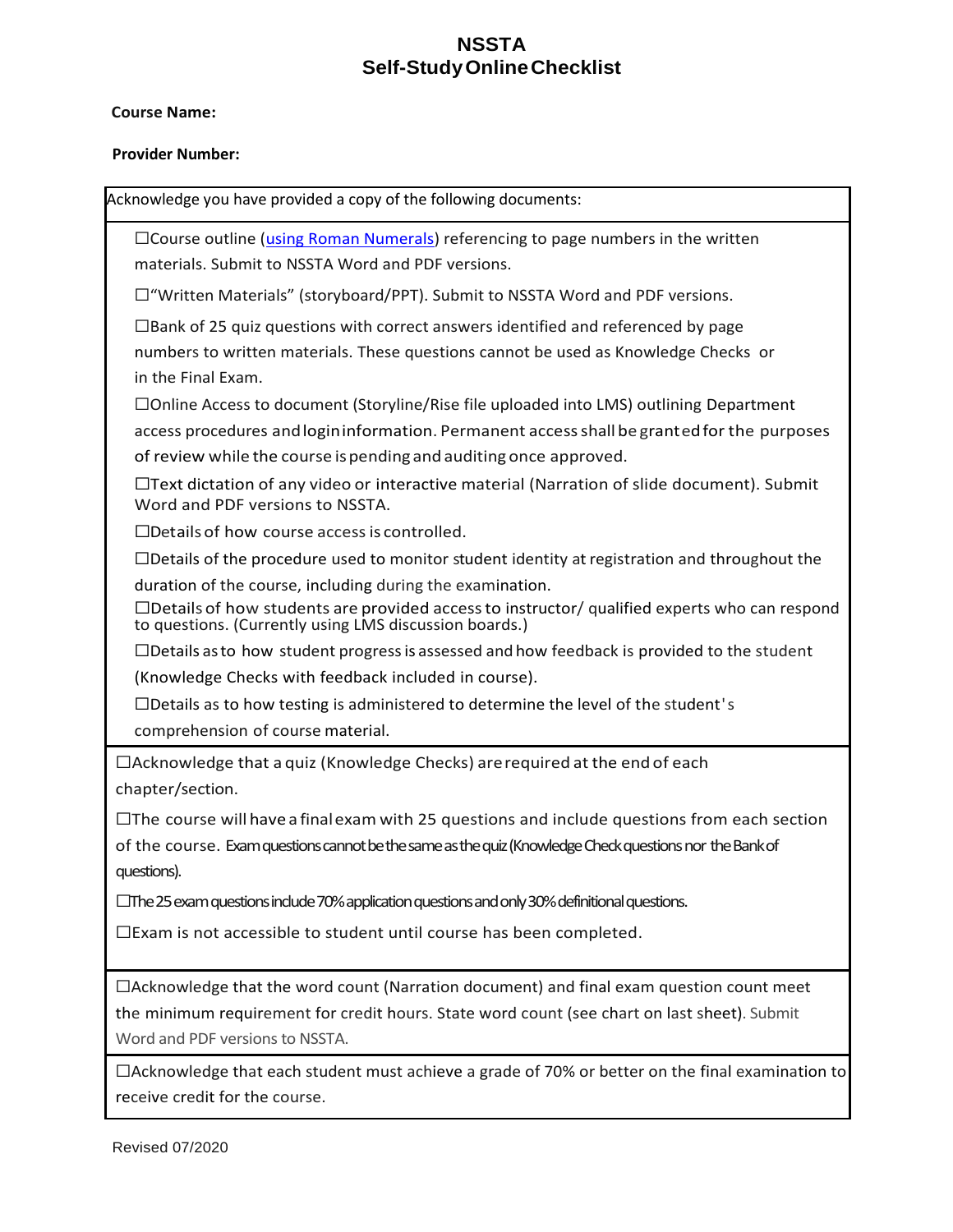## **NSSTA Self-StudyOnlineChecklist**

Agree that students will sign an Acknowledgement of their understanding that:

☐The course examination must be completed unassisted by any person. A violation of such standards shall result in the loss of course credit andadministrative sanction by the Florida Department of Financial Services.

☐Acknowledge the ownership of the source material that will be used as the basis for the course. If using another vendor's material, please include an authorization letter.